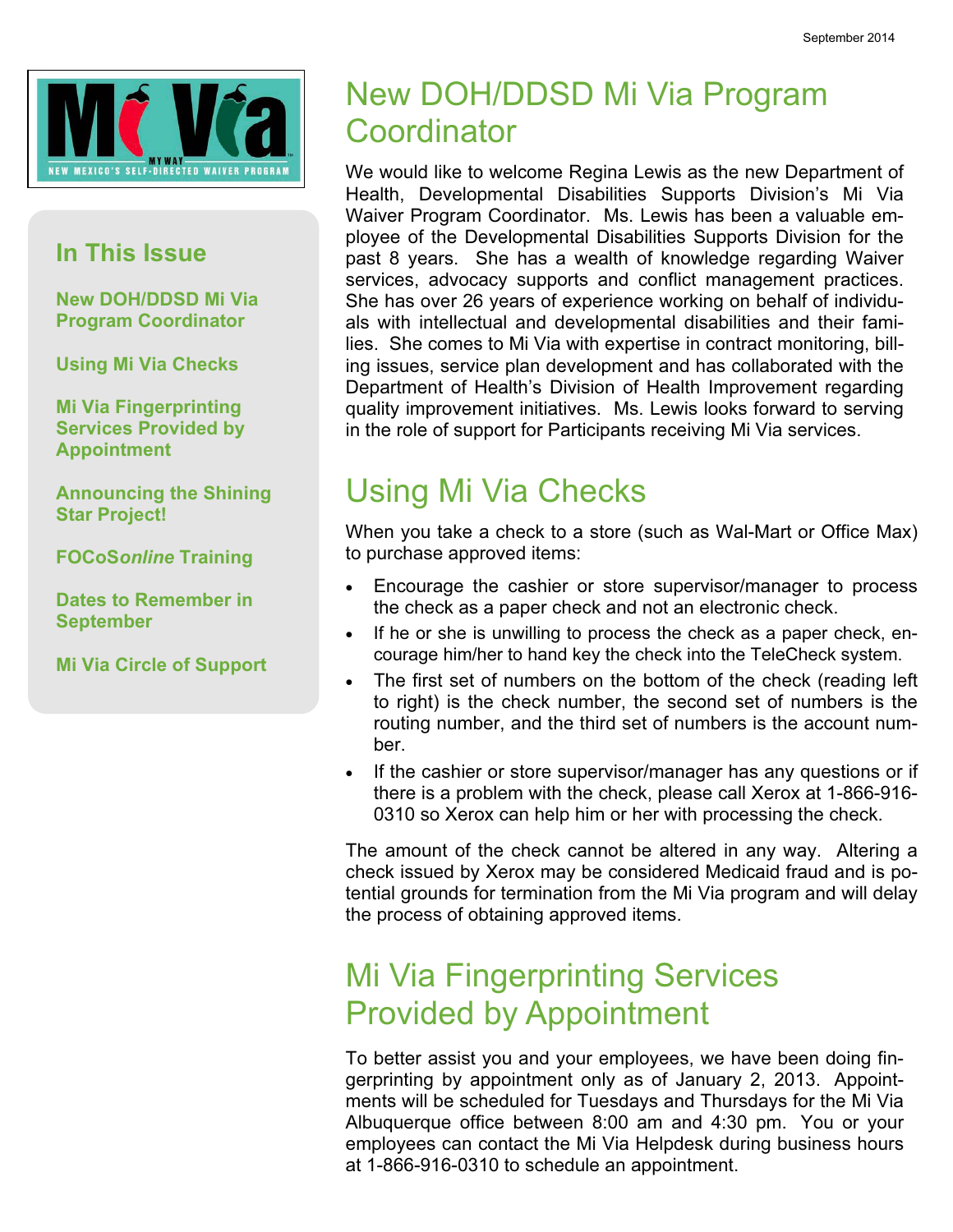Mi Via Contact Information:

Phone: 1-866-916-0310 8:00 am to 5:00 pm Mon. - Fri.

Toll-free Fax: 1-866-302-6787

E-mail: mi.via@xerox.com

Web: http://www.MiViaNM.org

Physical Address: 1720-A Randolph Rd SE Albuquerque, NM 87106

If you would like to sign up for training to use FOCoSonline to review/approve timesheets and check your budget, call Mi Via at 1-866-916-0310

#### Note:

The Mi Via Advisory Committee works with the State to share information and help with communication among all Mi Via Participants.

Molina Healthcare is the Third Party Assessor (TPA) for Mi Via. They are responsible for reviewing and approving the Service and Support Plans (SSP).

#### Announcing the Shining Star Project!

The Department of Health/Developmental Disabilities Supports Division (DOH/DDSD) is looking for Mi Via participants who want to tell their stories of resilience, capacity and courage through the Shining Star Project. The Shining Star Project is a two-day creative process for individuals who wish to share their life story of belonging, being respected, sharing, contributing and choosing through artistic expression. Beth Mount, artist and advocate for people with disabilities from New York City who is also a consultant with the Division, will help to facilitate these events which will be held in Gallup (August 20 -21, 2014) and Albuquerque (September 10-11, 2014).

Participants will be selected through a nomination process established by the Developmental Disabilities Supports Division. This is an opportunity in which individuals are recognized and assisted as needed to tell their inspirational stories through pieces of artwork. They do this by utilizing personal photos, collage materials, and fabric to help share how they have contributed to their communities through their own unique capacities and passions. The artwork will then be displayed in a local art venue and then later travel throughout the state.

If you would like more information on these upcoming events and/or to nominate someone to be a Shining Star or you are a Shining Star, please contact Juanita T. Salas (505-841-4736) with the Developmental Disabilities Supports Division.

#### FOCoSonline Training

You can now take the FOCoSonline training on your own, at any time, from the Mi Via website home page at http://mivianm.org. A list of frequently asked questions and a training manual is also included.

If you are an employer, please take the Employer training Parts I & II. If you are an employee, you only need to take the Employee training.

Please complete the quiz at the end of the training to help you review the information. You will receive a FOCoSonline Account Authorization form, once the training is completed. You will need to complete this in order to login to FOCoSonline.

Please note, for employees, your Employer must also have access to FOCoSonline so they can approve your timesheet.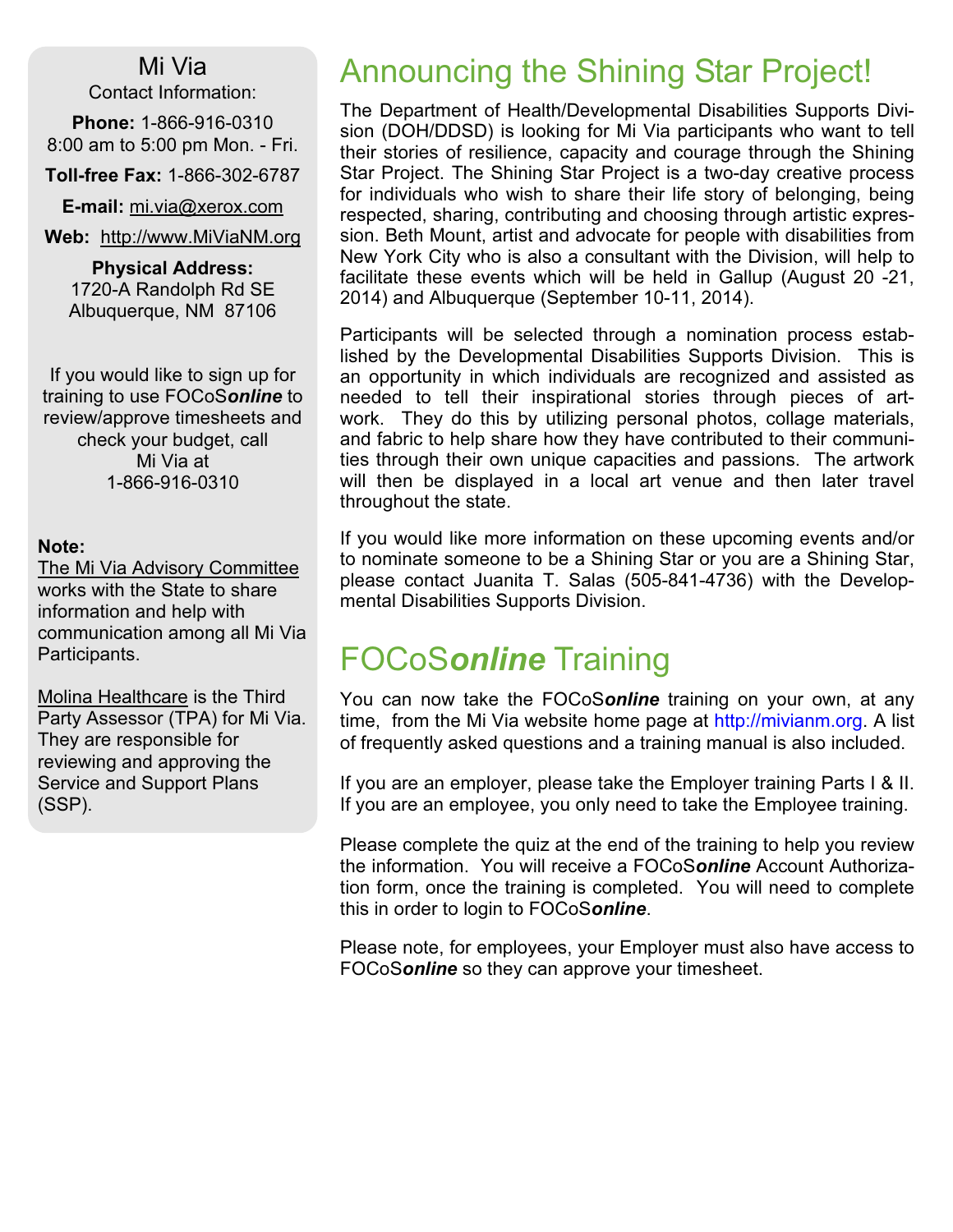### Dates to Remember in September

# September 2014

| Sun            | Mon                                                             | Tue        | Wed            | Thu                                                    | Fri                                                                                                              | Sat                                                                                                                     |
|----------------|-----------------------------------------------------------------|------------|----------------|--------------------------------------------------------|------------------------------------------------------------------------------------------------------------------|-------------------------------------------------------------------------------------------------------------------------|
| August 31      | $\mathbf{1}$<br><b>Xerox and State</b><br><b>Offices Closed</b> | $\sqrt{2}$ | $\mathfrak{S}$ | $\overline{\mathbf{4}}$                                | 5<br>Paychecks and<br><b>Vendor Checks</b><br><b>Received or</b><br>Deposited; end of<br>the pay period.         | $\,6\,$<br>Deadline to<br>submit<br>timesheets,<br>Mileage & PRFs<br>for 9/19 payment;<br>new pay period<br>begins      |
| $\overline{7}$ | 8                                                               | 9          | 10             | 11                                                     | 12<br><b>Vendor Checks</b><br><b>Received or</b><br><b>Deposited</b>                                             | 13<br>Deadline to<br>submit PRFs for<br>9/26 payment                                                                    |
| 14             | 15                                                              | 16         | 17             | 18                                                     | 19<br>Paychecks and<br><b>Vendor Checks</b><br><b>Received or</b><br>Deposited; end of<br>the pay period.        | 20<br>Deadline to<br>submit<br>timesheets,<br>Mileage & PRFs<br>for 10/3 payment;<br>new pay period<br>begins           |
| 21             | 22                                                              | 23         | 24             | 25<br><b>Spending Reports</b><br><b>Mailed to EORs</b> | 26<br><b>Vendor Checks</b><br><b>Received or</b><br><b>Deposited</b>                                             | 27<br>Deadline to<br>submit PRFs for<br>10/10 payment                                                                   |
| 28             | 29                                                              | 30         | October 1      | October 2                                              | October 3<br>Paychecks and<br><b>Vendor Checks</b><br><b>Received or</b><br>Deposited; end of<br>the pay period. | October 4<br>Deadline to<br>submit<br>timesheets,<br>Mileage & PRFs<br>for 10/17 pay-<br>ment; new pay<br>period begins |